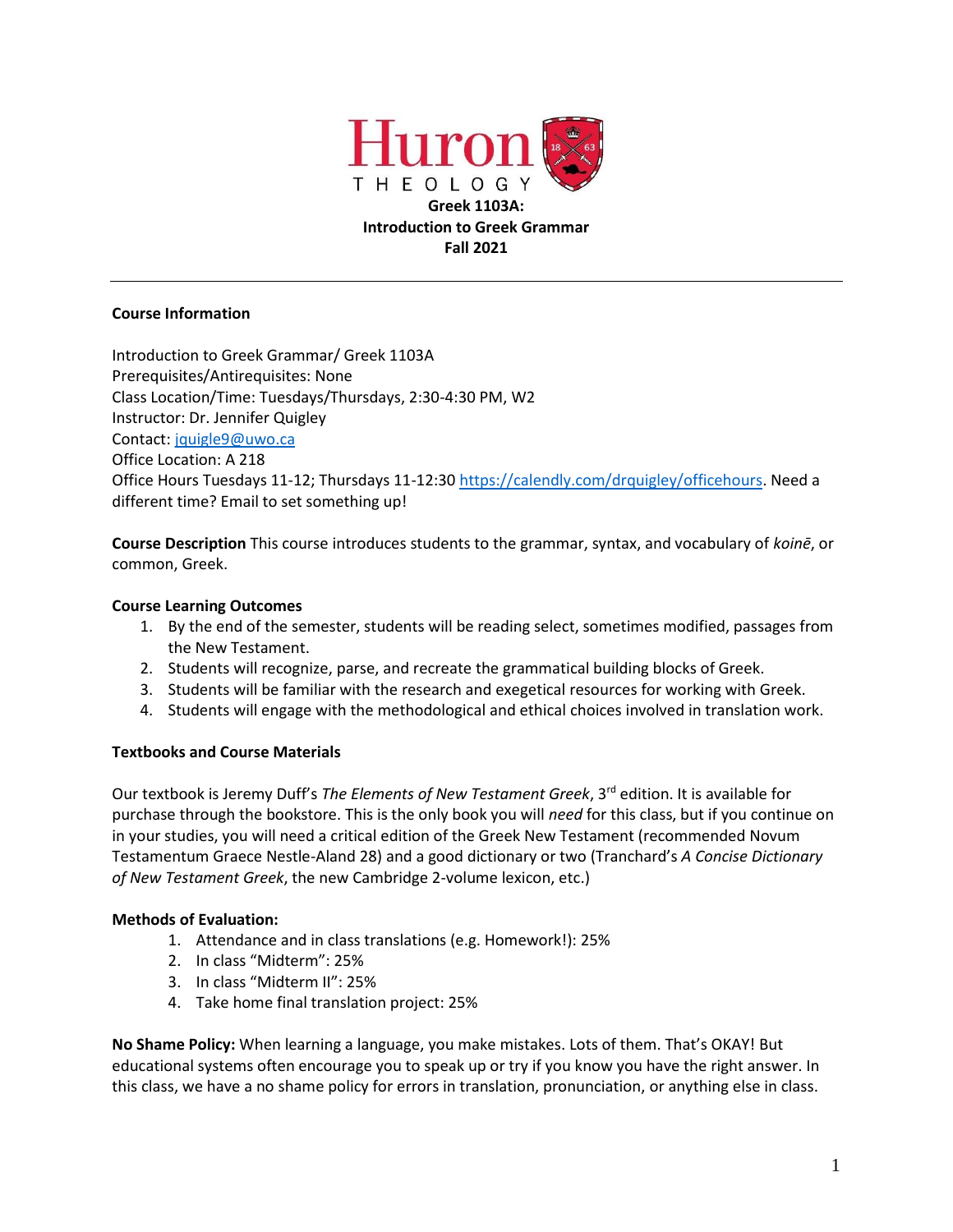**Tentative Class Schedule/Syllabus (on each class day, we will learn the content of a lesson and will review the homework from the previous lesson, as well as do some work that will be new to you. You should read the chapter carefully when preparing the homework). I will decide what practice exercises are homework by the end of each session depending on our pace. If you are absent, you are responsible for contacting a colleague to ask about the homework assignment.**

Thurs 09/09 Introduction to syllabus, textbook, and content from Ch. 1

Tues 09/14 Review homework from Ch. 1, introduce Ch. 2

Thurs 09/16 Review homework from Ch. 2, introduce Ch. 3

Tues 09/21 Review homework from Ch. 3, introduce Ch. 4

Thurs 09/23 Review homework from Ch. 4, Review of Ch. 1-4

Tues 09/28 Introduce Ch. 5, Greek Research Tools

Thurs 09/30 Review homework from Ch. 5

Tues 10/05 midterm prep, introduce Ch. 6 (no homework)

Thurs 10/07 in class midterm 1

Tues 10/12 review midterm, Introduce Ch. 7

Thurs 10/14 Review homework from Ch. 7, introduce Ch. 8

Tues 10/19 Review homework from Ch. 8, introduce Ch. 9

Thurs 10/21 Review homework from Ch. 9, Review of Ch. 6-9

Tues 10/26 Introduce Ch. 10, work through exercises in class

Thurs 10/28 Midterm Review

11/2-11/4 NO CLASS

Tues 11/9 In Class Midterm II

Thurs 11/11 Go over midterm, Introduce Ch. 11

Tues 11/16 Go over homework from Ch. 11, introduce Ch. 12

11/18 Go over homework from Ch. 12, introduce Ch. 13

11/23 No class, AAR/SBL, homework for Ch. 13 is turned in by email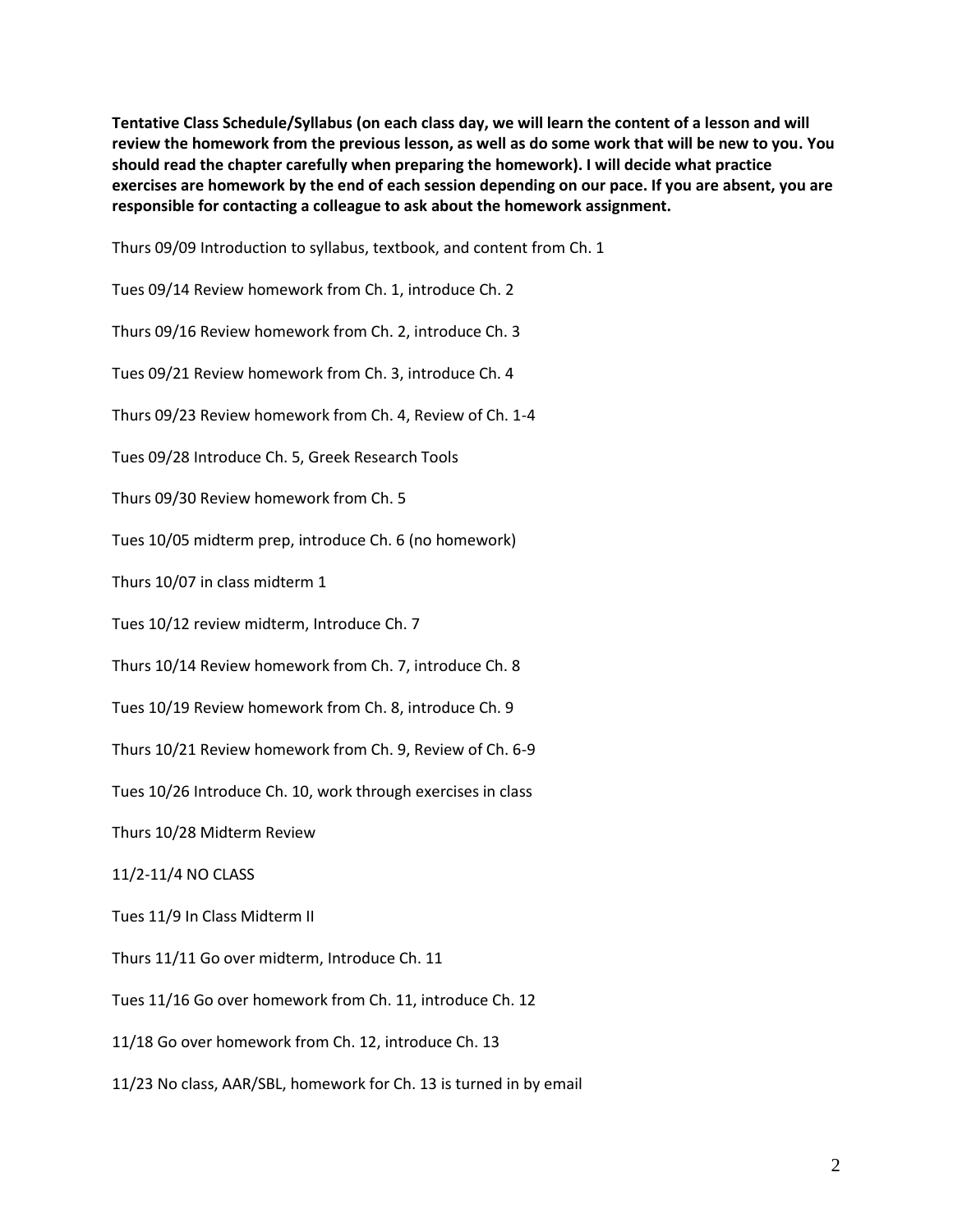11/25 Asynchronous class: introduction to Ch. 14, and Greek Research Tools III

11/30 Go over homework from Ch. 14, introduce Ch. 15

12/2 Go over homework from Ch. 15, Ethics of Translation

12/7 Final Review and Take Home Translation Exams Distributed

12/10 Translation Exam Due by Midnight

# **Course Bibliography**

Jeremy Duff, *Elements of New Testament Greek* (Cambridge University Press, 2005).

## **Huron Appendix to Course Outlines: Academic Policies & Regulations 2021 - 2022**

## **Prerequisite and Antirequisite Information**

Students are responsible for ensuring that they have successfully completed all course prerequisites and that they have not completed any course antirequisites. Unless you have either the requisites for this course or written special permission from your Dean to enroll in it, you may be removed from this course and it will be deleted from your record. This decision may not be appealed. You will receive no adjustment to your fees in the event that you are dropped from a course for failing to have the necessary prerequisites.

## **Student Code of Conduct**

Membership in the community of Huron University College and Western University implies acceptance by every student of the principle of respect for the rights, responsibilities, dignity and well-being of others and a readiness to support an environment conducive to the intellectual and personal growth of all who study, work and live within it. Upon registration, students assume the responsibilities that such registration entails. While in the physical or online classroom, students are expected to behave in a manner that supports the learning environment of others. Please review the Student Code of Conduct at:

[https://huronatwestern.ca/sites/default/files/Res%20Life/Student%20Code%20of%20Conduct%20-](https://huronatwestern.ca/sites/default/files/Res%20Life/Student%20Code%20of%20Conduct%20-%20Revised%20September%202019.pdf) [%20Revised%20September%202019.pdf.](https://huronatwestern.ca/sites/default/files/Res%20Life/Student%20Code%20of%20Conduct%20-%20Revised%20September%202019.pdf)

# **Attendance Regulations for Examinations**

A student is entitled to be examined in courses in which registration is maintained, subject to the following limitations:

- 1) A student may be debarred from writing the final examination for failure to maintain satisfactory academic standing throughout the year.
- 2) Any student who, in the opinion of the instructor, is absent too frequently from class or laboratory periods in any course will be reported to the Dean of the Faculty offering the course (after due warning has been given). On the recommendation of the Department concerned, and with the permission of the Dean of that Faculty, the student will be debarred from taking the regular examination in the course. The Dean of the Faculty offering the course will communicate that decision to the Dean of the Faculty of registration.

Review the policy on Attendance Regulations for Examinations here: [https://www.uwo.ca/univsec/pdf/academic\\_policies/exam/attendance.pdf.](https://www.uwo.ca/univsec/pdf/academic_policies/exam/attendance.pdf)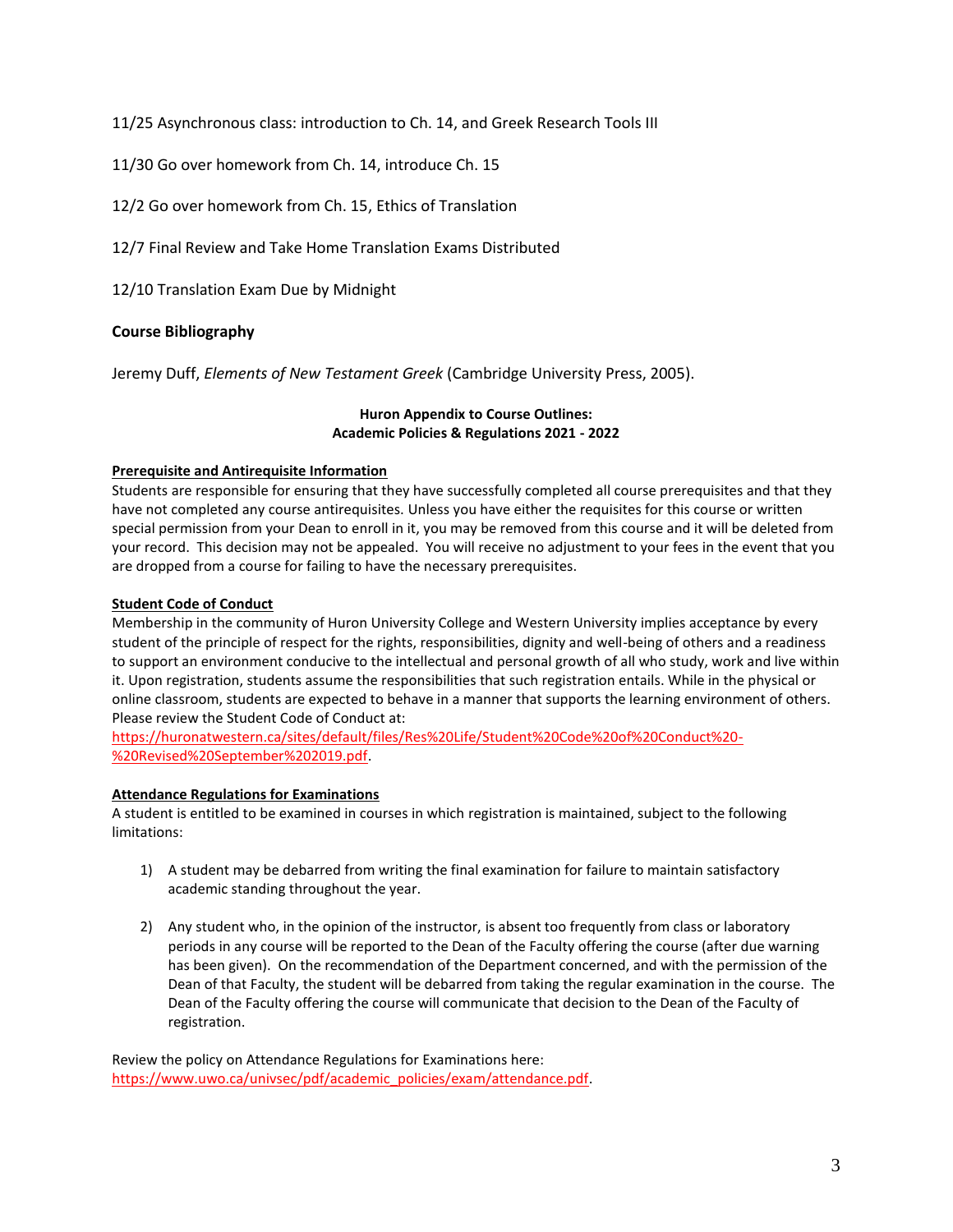### **Statement on Academic Offences**

Scholastic offences are taken seriously and students are directed to read the appropriate policy, specifically, the definition of what constitutes a Scholastic Offence, at the following website: [https://www.uwo.ca/univsec/pdf/academic\\_policies/appeals/scholastic\\_discipline\\_undergrad.pdf.](https://www.uwo.ca/univsec/pdf/academic_policies/appeals/scholastic_discipline_undergrad.pdf) The appeals process is also outlined in this policy as well as more generally at the following website: [https://www.uwo.ca/univsec/pdf/academic\\_policies/appeals/appealsundergrad.pdf.](https://www.uwo.ca/univsec/pdf/academic_policies/appeals/appealsundergrad.pdf)

### **Turnitin.com**

All required papers may be subject to submission for textual similarity review to the commercial plagiarism detection software under license to the University for the detection of plagiarism. All papers submitted for such checking will be included as source documents in the reference database for the purpose of detecting plagiarism of papers subsequently submitted to the system. Use of the service is subject to the licensing agreement, currently between The University of Western Ontario and Turnitin.com [\(http://www.turnitin.com\)](http://www.turnitin.com/).

#### **Statement on Use of Electronic Devices**

It is not appropriate to use electronic devices (such as, but not limited to, laptops, cell phones) in the classroom for non-classroom activities. Such activity is disruptive and distracting to other students and to the instructor, and can inhibit learning. Students are expected to respect the classroom environment and to refrain from inappropriate use of technology and other electronic devices in class.

#### **Statement on the Recording of Class Activities**

Students may not record or distribute any class activity, including conversations during office hours, without written permission from the instructor, except as necessary as part of approved accommodations for students with disabilities. Any approved recordings may only be used for the student's own private use.

#### **Statement on Use of Personal Response Systems ("Clickers")**

Personal Response Systems ("clickers") may be used in some classes. If clickers are to be used in a class, it is the responsibility of the student to ensure that the device is activated and functional. Students must see their instructor if they have any concerns about whether the clicker is malfunctioning. Students must use only their own clicker. If clicker records are used to compute a portion of the course grade:

- the use of somebody else's clicker in class constitutes a scholastic offence
- the possession of a clicker belonging to another student will be interpreted as an attempt to commit a scholastic offence.

#### **Academic Consideration for Missed Work**

Students who are seeking academic consideration for missed work during the semester may submit a self-reported absence form online provided that the absence is **48 hours or less** and the other conditions specified in the Senate policy at

[https://www.uwo.ca/univsec/pdf/academic\\_policies/appeals/accommodation\\_illness.pdf](https://www.uwo.ca/univsec/pdf/academic_policies/appeals/accommodation_illness.pdf) are met.

Students whose absences are expected to last **longer than 48 hours**, or where the other conditions detailed in the policy are not met (e.g., work is worth more than 30% of the final grade, the student has already used 2 selfreported absences, the absence is during the final exam period), may receive academic consideration by submitting a Student Medical Certificate (for illness) or other appropriate documentation (for compassionate grounds). The Student Medical Certificate is available online at

[https://www.uwo.ca/univsec/pdf/academic\\_policies/appeals/medicalform.pdf](https://www.uwo.ca/univsec/pdf/academic_policies/appeals/medicalform.pdf) .

All students pursuing academic consideration, regardless of type, must contact their instructors no less than 24 hours following the end of the period of absence to clarify how they will be expected to fulfill the academic responsibilities missed during their absence. **Students are reminded that they should consider carefully the implications of postponing tests or midterm exams or delaying submission of work, and are encouraged to make appropriate decisions based on their specific circumstances.**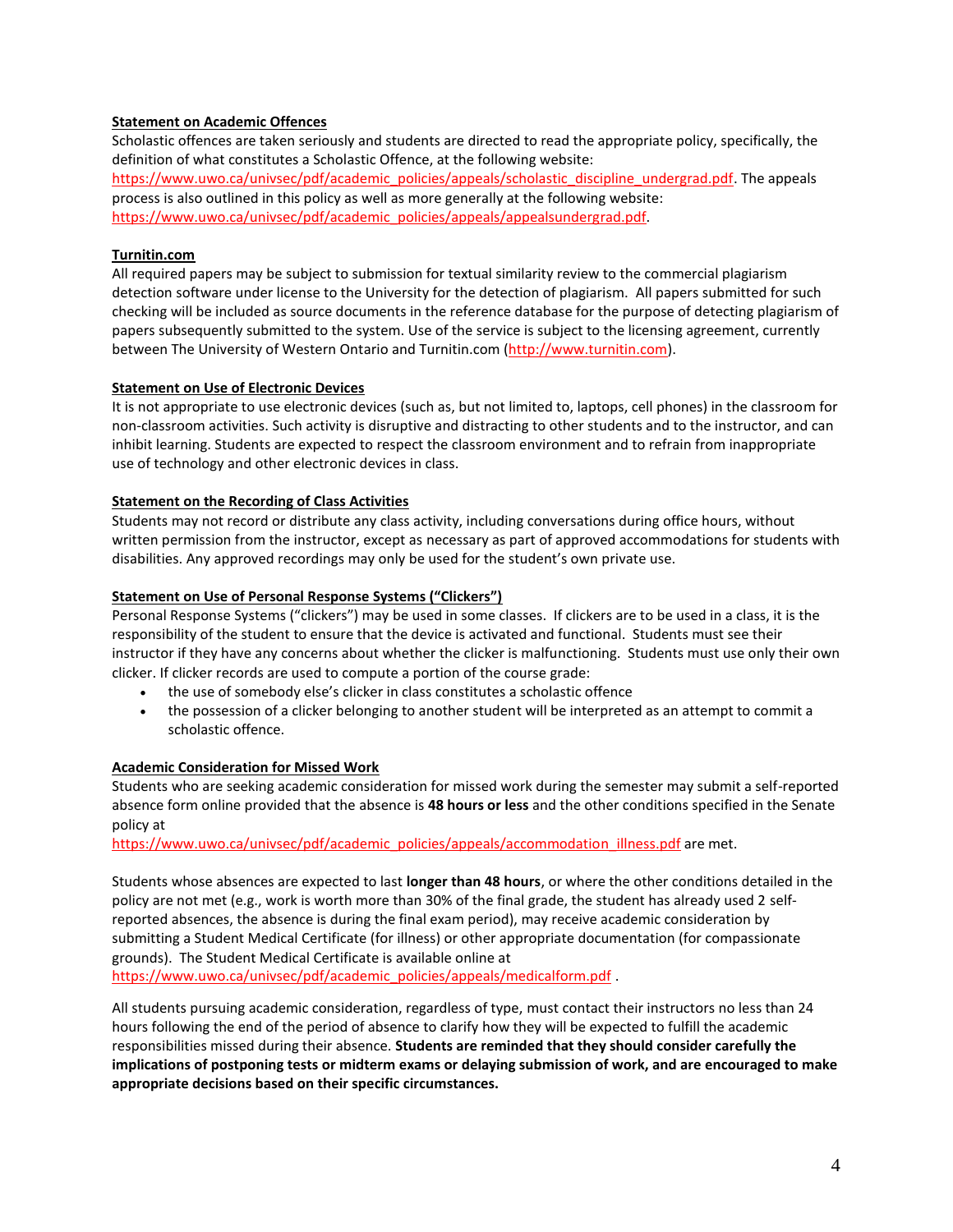Students who have conditions for which academic accommodation is appropriate, such as disabilities or ongoing or chronic health conditions, should work with Accessible Education Services to determine appropriate forms of accommodation. Further details concerning policies and procedures may be found at: [http://academicsupport.uwo.ca/.](http://academicsupport.uwo.ca/)

### **Policy on Academic Consideration for a Medical/ Non-Medical Absence**

## **(a) Consideration on Medical Grounds for assignments worth** *less than 10%* **of final grade: Consult Instructor Directly and Contact Academic Advising**

When seeking consideration on **medical grounds** for assignments worth *less than 10%* of the final course grade, and if the student has exceeded the maximum number of permissible Self-Reported absences, the student should contact the instructor directly. The student need only share broad outlines of the medical situation. The instructor **may** require the student to submit documentation to the academic advisors, in which case she or he will advise the student and inform the academic advisors to expect documentation. If documentation is requested, the student will need to complete and submit th[e Student Medical Certificate.](https://www.uwo.ca/univsec/pdf/academic_policies/appeals/medicalform_15JUN.pdf) The instructor may not collect medical documentation. The advisors will contact the instructor when the medical documentation is received, and will outline the severity and duration of the medical challenge as expressed on the Student Medical Certificate and in any other supporting documentation. The student will be informed that the instructor has been notified of the presence of medical documentation, and will be instructed to work as quickly as possible with the instructor on an agreement for accommodation.

### **(b) Consideration on Non-Medical Grounds: Consult Huron Support Services/Academic Advising, or emai[l huronsss@uwo.ca.](mailto:huronsss@uwo.ca)**

Students seeking academic consideration for a **non-medical** absence (e.g. varsity sports, religious, compassionate, or bereavement) will be required to provide appropriate documentation where the conditions for a Self-Reported Absence have not been met, including where the student has exceeded the maximum number of permissible Self-Reported. All consideration requests must include a completed [Consideration Request Form.](https://huronatwestern.ca/sites/default/files/Forms/Academic%20Consideration%20Request%20Form%202020.pdf) Late penalties may apply at the discretion of the instructor.

Please review the full policy on Academic Consideration for medical and non-medical absence at: [https://www.uwo.ca/univsec/pdf/academic\\_policies/appeals/accommodation\\_illness.pdf.](https://www.uwo.ca/univsec/pdf/academic_policies/appeals/accommodation_illness.pdf) Consult Huron [Academic Advising](https://huronatwestern.ca/student-life/student-services/academic-advising/) a[t huronsss@uwo.ca](mailto:huronsss@uwo.ca) for any further questions or information.

#### **Support Services**

For advice on course selections, degree requirements, and for assistance with requests for medical accommodation, students should email an Academic Advisor in Huron's Student Support Services at [huronsss@uwo.ca.](mailto:huronsss@uwo.ca) An outline of the range of services offered is found on the Huron website at: [https://huronatwestern.ca/student-life/student-services/.](https://huronatwestern.ca/student-life/student-services/)

Department Chairs, Program Directors and Coordinators are also able to answer questions about individual programs. Contact information can be found on the Huron website at: [https://huronatwestern.ca/contact/faculty](https://huronatwestern.ca/contact/faculty-staff-directory/)[staff-directory/.](https://huronatwestern.ca/contact/faculty-staff-directory/)

If you think that you are too far behind to catch up or that your workload is not manageable, you should consult your Academic Advisor. If you are considering reducing your workload by dropping one or more courses, this must be done by the appropriate deadlines. Please refer to the Advising website, [https://huronatwestern.ca/student](https://huronatwestern.ca/student-life/student-services/academic-advising/)[life/student-services/academic-advising/](https://huronatwestern.ca/student-life/student-services/academic-advising/) or review the list of official Sessional Dates on the Academic Calendar, available here: [http://www.westerncalendar.uwo.ca/SessionalDates.cfm.](http://www.westerncalendar.uwo.ca/SessionalDates.cfm)

You should consult with the course instructor and the Academic Advisor who can help you consider alternatives to dropping one or more courses. Note that dropping a course may affect OSAP and/or Scholarship/Bursary eligibility.